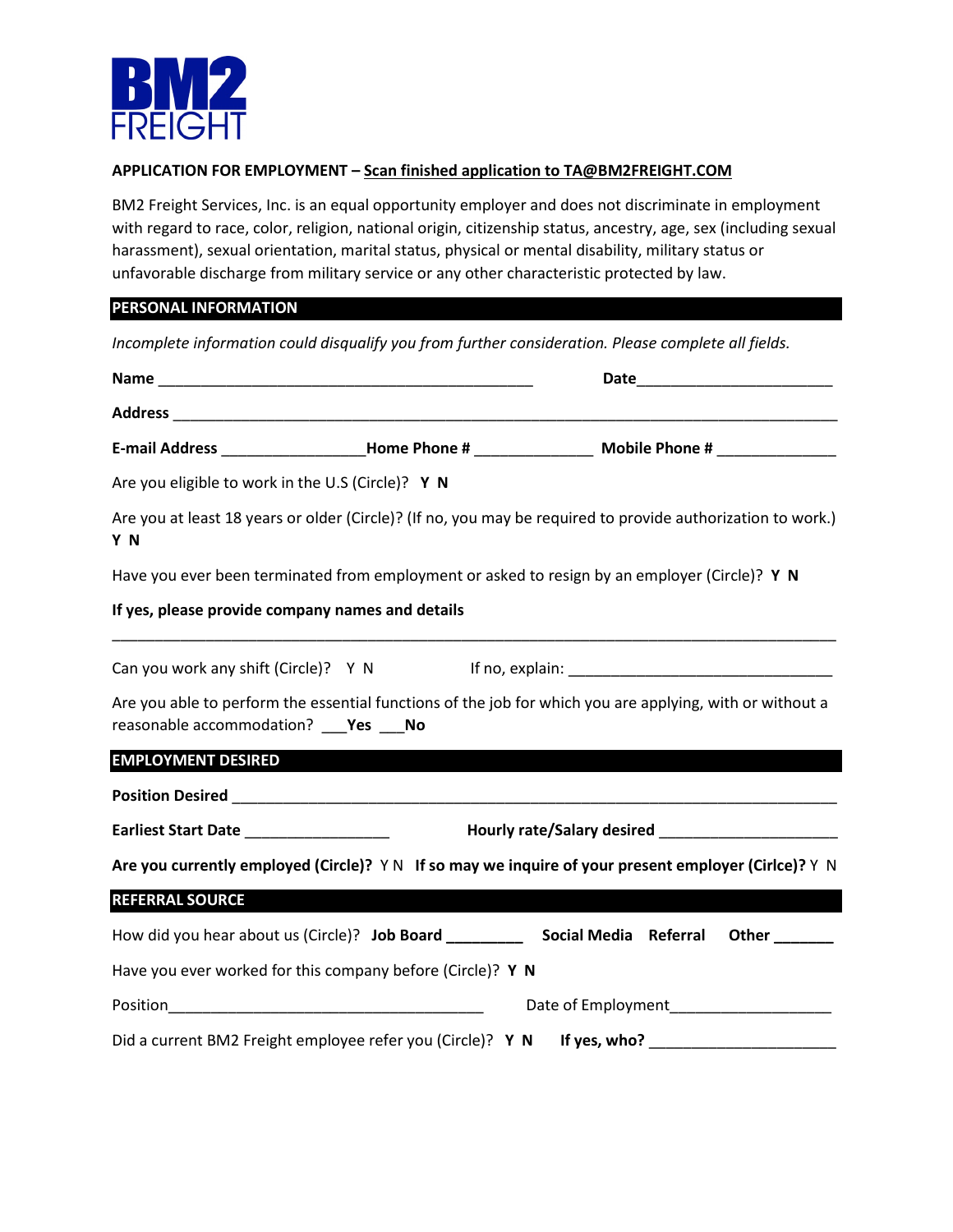

# **EDUCATION HISTORY**

| <b>EDUCATION</b>                            | Name and location of school | <b>Degree Name And</b><br>Date (mm/yy)<br><b>Received</b> | <b>Subjects</b><br>studied/Major |
|---------------------------------------------|-----------------------------|-----------------------------------------------------------|----------------------------------|
| High School                                 |                             |                                                           |                                  |
| College or University                       |                             |                                                           |                                  |
| Trade, Business or<br>Correspondence School |                             |                                                           |                                  |

# **EMPLOYMENT HISTORY**

Include your last seven (7) years of employment history starting with the most recent and working backwards in time. *Incomplete information could disqualify you from further consideration.*

| <b>Start Date</b>              | <b>Employer Name</b>             |  |  |
|--------------------------------|----------------------------------|--|--|
| <b>End Date</b>                | <b>Employer City &amp; State</b> |  |  |
| <b>Position</b>                |                                  |  |  |
| Immediate supervisor and title |                                  |  |  |
| Duties performed               |                                  |  |  |
| <b>Reason for leaving</b>      |                                  |  |  |
| <b>Start Date</b>              | <b>Employer Name</b>             |  |  |
| <b>End Date</b>                | <b>Employer City &amp; State</b> |  |  |
| <b>Position</b>                |                                  |  |  |
| Immediate supervisor and title |                                  |  |  |
| <b>Duties Performed</b>        |                                  |  |  |
| <b>Reason for leaving</b>      |                                  |  |  |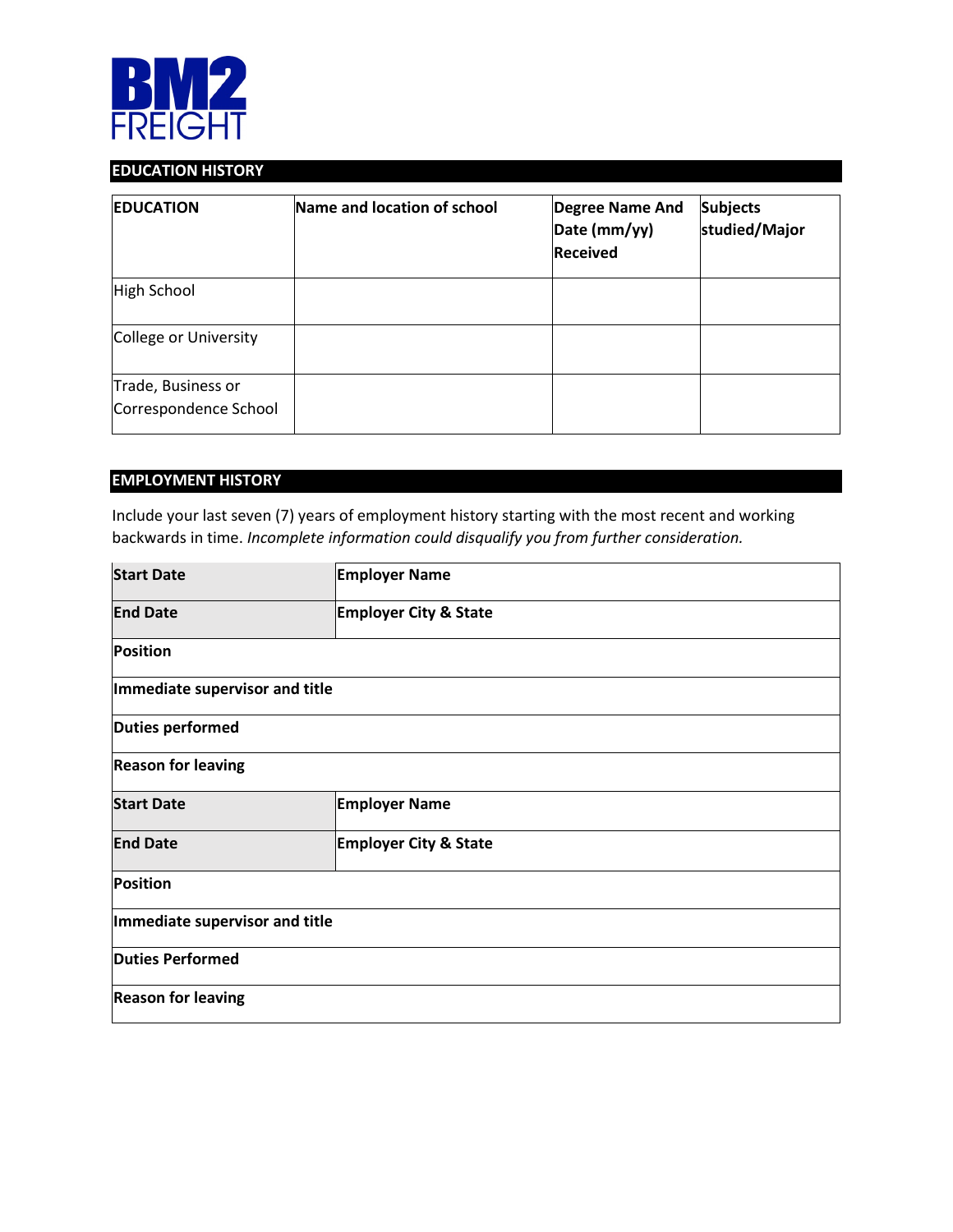

| <b>Start Date</b>              | <b>Employer Name</b>             |  |  |
|--------------------------------|----------------------------------|--|--|
| <b>End Date</b>                | <b>Employer City &amp; State</b> |  |  |
| <b>Position</b>                |                                  |  |  |
| Immediate supervisor and title |                                  |  |  |
| <b>Duties performed</b>        |                                  |  |  |
| <b>Reason for leaving</b>      |                                  |  |  |
| <b>Start Date</b>              | <b>Employer Name</b>             |  |  |
| <b>End Date</b>                | <b>Employer City &amp; State</b> |  |  |
| <b>Position</b>                |                                  |  |  |
| Immediate supervisor and title |                                  |  |  |
| <b>Duties Performed</b>        |                                  |  |  |
| <b>Reason for leaving</b>      |                                  |  |  |
| <b>Start Date</b>              | <b>Employer Name</b>             |  |  |
| <b>End Date</b>                | <b>Employer City &amp; State</b> |  |  |
| Position                       |                                  |  |  |
| Immediate supervisor and title |                                  |  |  |
| <b>Duties Performed</b>        |                                  |  |  |
| <b>Reason for leaving</b>      |                                  |  |  |
| <b>Start Date</b>              | <b>Employer Name</b>             |  |  |
| <b>End Date</b>                | <b>Employer City &amp; State</b> |  |  |
| Position                       |                                  |  |  |
| Immediate supervisor and title |                                  |  |  |
| <b>Duties Performed</b>        |                                  |  |  |
| <b>Reason for leaving</b>      |                                  |  |  |